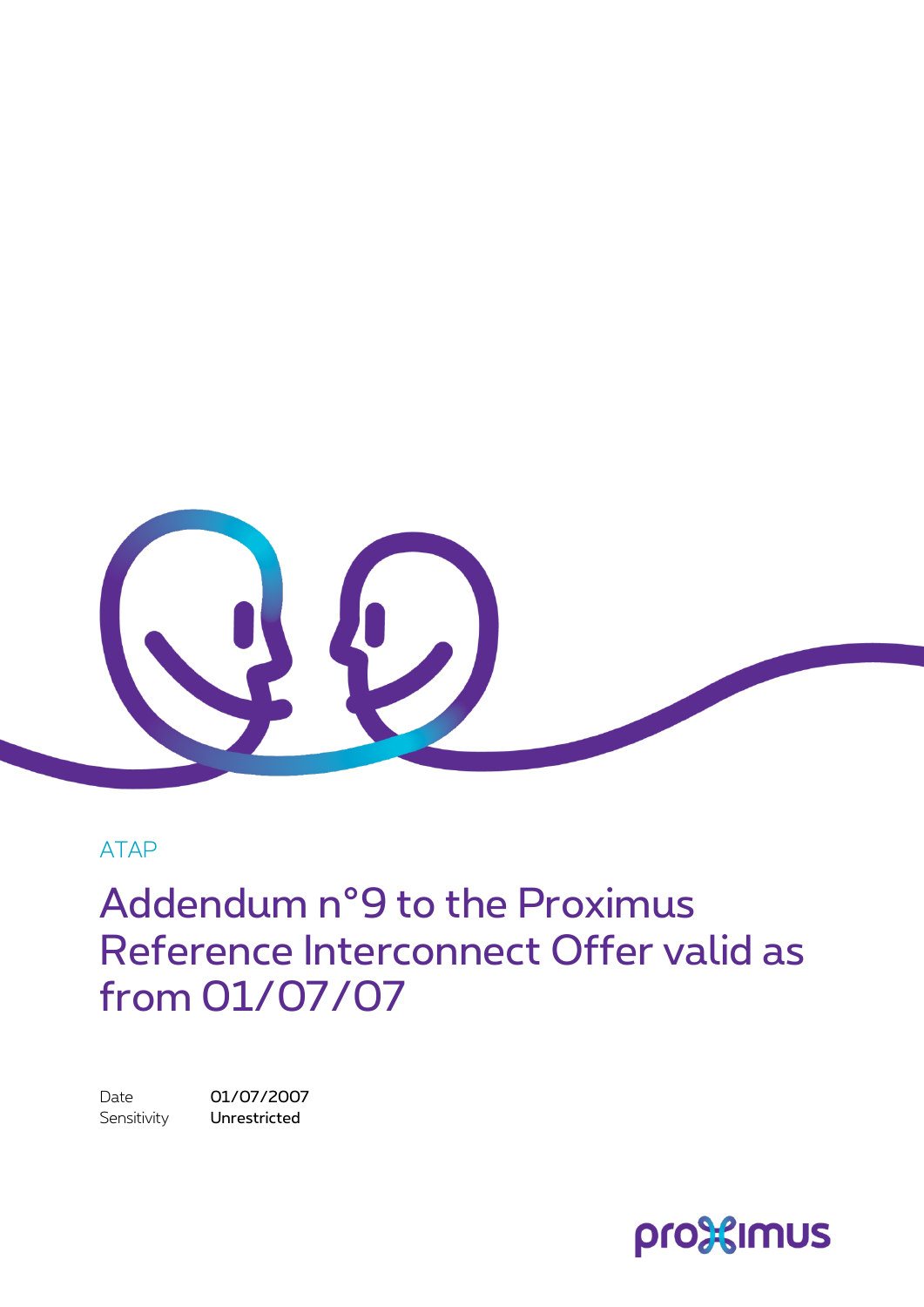# pro<sup>32</sup>imus

## <span id="page-1-0"></span>Table of contents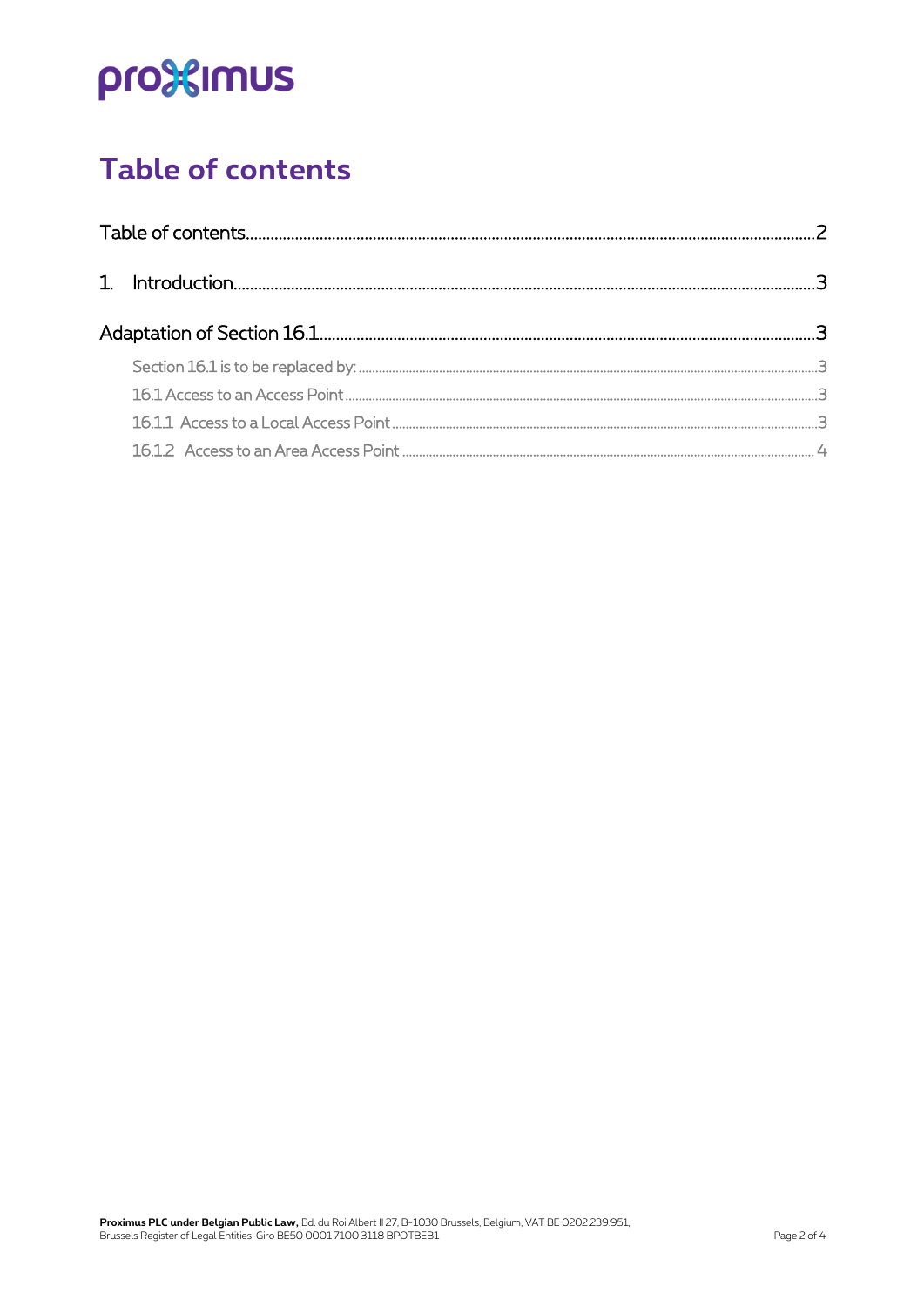## pro%imus

### <span id="page-2-0"></span>1. **Introduction**

This Addendum to the Proximus Reference Interconnect Offer concerns:

ATAP

This Addendum comes into effect as from 01/07/07. The sections of the BRIO, which are impacted by this Addendum are indicated in the subsequent paragraphs.

### <span id="page-2-1"></span>**Adaptation of Section 16.1**

<span id="page-2-2"></span>Section 16.1 is to be replaced by:

### <span id="page-2-3"></span>16.1 Access to an Access Point

The rental fees mentioned below will be invoiced at the 1st day of the month to which they are related (payment however is due at the latest 30 calendar days after the end of the month to which they are related).

### <span id="page-2-4"></span>16.1.1 Access to a Local Access Point

Installation fee per 2 Mbit/s system: 343,84 EUR

Monthly fee per 2 Mbit/s system: 132,06 EUR

Proximus draws the attention of the Operator to the fact that, due to the phasing out of the manufacturing of digital exchanges by the traditional switch providers of Proximus, no guarantees can be given with respect to the feasibility, the lead-time of future extensions and adaptation works in Proximus's Local Access Gateway Exchange(s). Proximus will nevertheless use its best efforts to meet